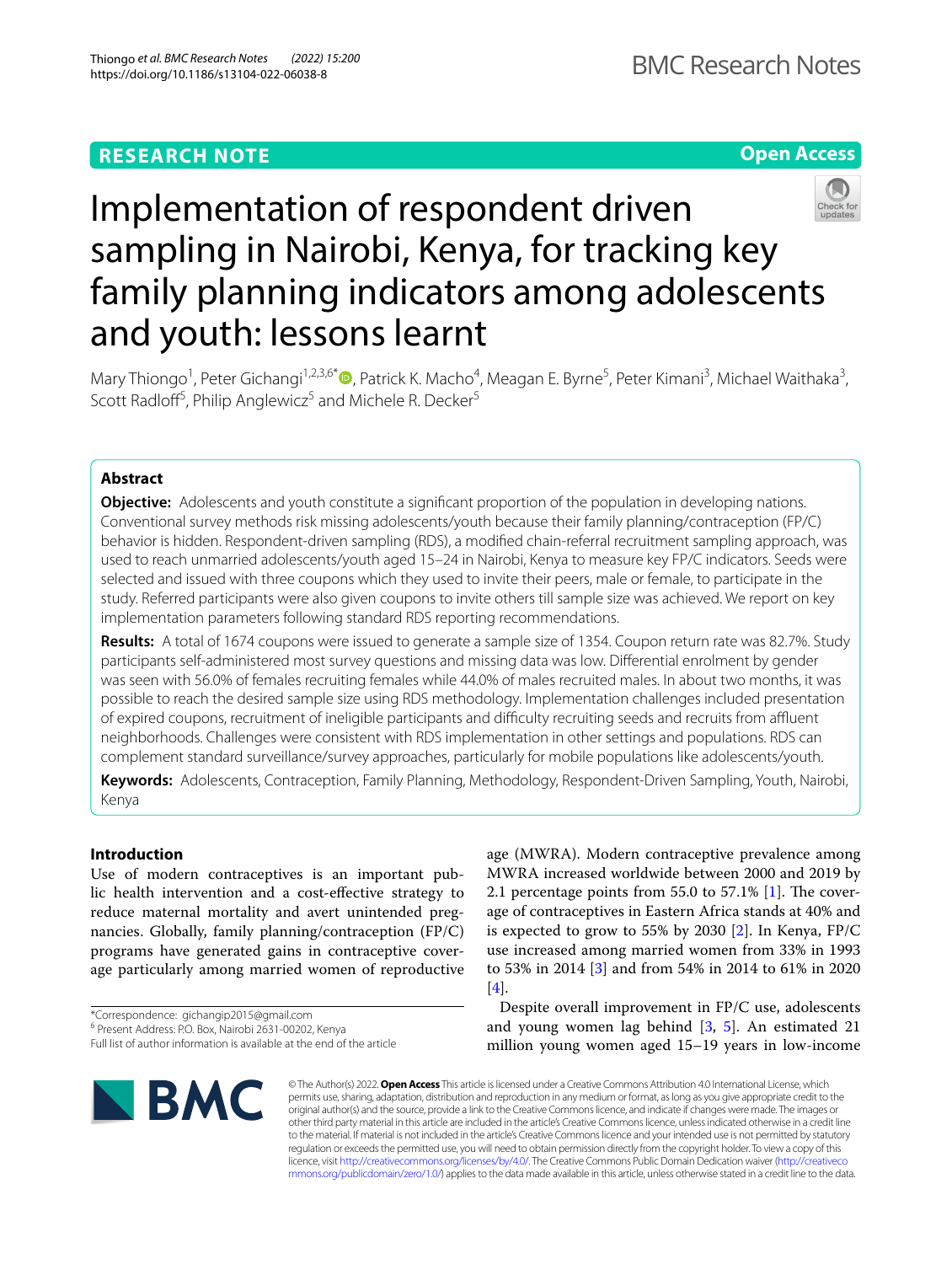and middle-income countries (LMICs) become pregnant every year; 12 million of whom give birth [[6\]](#page-5-5). Most adolescent pregnancies and births are as a result of unplanned pregnancy; youth often lack knowledge and resources to make decisions about pregnancy planning and timing [\[7](#page-5-6)]. For young women, social and familial sanctions discourage and stigmatize sexual activity and contraceptive use [\[8\]](#page-5-7). Adolescent sexual reproductive health efforts must be contextualized and tailored to youth developmental needs for maximum impact [\[9](#page-5-8), [10\]](#page-5-9).

Evidence-based interventions for FP/C programs requires a robust monitoring system, yet youth can be a challenging population for surveillance with the standard methods that rely on household-based sampling and on-site data collection. The mobility of youth can render them under-represented through household-based recruitment. Under-reporting of key FP/C indicators can occur if youth are uncomfortable disclosing sexual risk behavior during home-based data collection, for example, pre-marital sexual activity that may be stigmatized or shamed, particularly for young women  $[8, 11-16]$  $[8, 11-16]$  $[8, 11-16]$  $[8, 11-16]$ .

Respondent-driven sampling (RDS) is a modifed chain-referral recruitment sampling approach designed for hard-to-reach populations, i.e., those for which a sampling frame does not exist and/or acknowledgment of membership has potential consequences [[17](#page-5-12)[–19](#page-5-13)]. (RDS) has been explored as an alternate or supplemental approach [[11\]](#page-5-10) for reaching adolescents. However, implementation information for youth remains limited. RDS survey data can be weighted to compensate for its not having been drawn randomly [\[18](#page-5-14), [20\]](#page-5-15); controlled, tracked recruitment supports analytic adjustment for non-independence among participants. RDS has been used to reach a range of hidden populations [\[11](#page-5-10), [17,](#page-5-12) [21](#page-5-16)[–23](#page-5-17)] for family planning [[24,](#page-5-18) [25\]](#page-5-19) and hidden behaviors [\[11](#page-5-10), [17](#page-5-12), [21,](#page-5-16) [23](#page-5-17)]. RDS is premised on the assumption that peers are better able than outreach workers and researchers to locate and recruit other members of the same population.

While several features of RDS make it appealing for research with youth, less is known about implementation to guide where and how it can supplement existing surveillance methods. In this paper, we discuss lessons learnt for RDS implementation among unmarried adolescents and youth in urban Nairobi.

# **Main text**

# **Methods**

# *Study design, setting and population*

From June to August 2019, a cross-sectional survey among unmarried adolescent and youth aged 15 to 24 years in Nairobi, Kenya via RDS was done to measure contraception indicators. Detailed methodology is included as Additional material (Additional fle [1\)](#page-4-0).

# *Formative phase*

Following RDS recommendations [\[26](#page-5-20), [27\]](#page-5-21), formative research activities included focus group discussions with youth group members and stakeholders affiliated with youth and family planning service provision to inform RDS acceptability, logistics, and survey scope. We assessed youths' network properties including subgroupings and networking within and across subgroupings, identifed necessary seed characteristics and potential seeds, clarifed optimal recruitment feld sites for confdentiality, access and comfort, and refned survey domains.

# *Seed selection and recruitment*

Seeds are members of the target population who represent diversity with regard to underlying subpopulations in order to start the recruitment chains. Taking into consideration gender, age, marital status, level of schooling, and current school status (in-school or outof-school) and subcounty in Nairobi, seven seeds were launched on June 21–22 (5 females, 2 males), and two male booster seeds were launched in mid-late July, for a total of nine seeds. Recruitment of the target sample size was achieved through peer-to-peer coupon distribution. Target sample size was 1300, which was calculated based population-based prevalence estimates from Nairobi, and adjusted for design efect and potential feld recruitment error rate.

# *Data collection*

Study enrolment and procedures took place at seven sites throughout Nairobi County to facilitate access to the study to youth in different neighbourhoods. The sites were operated by International Centre for Reproductive Health, Kenya (ICRHK) study staff in partnership with youth-friendly community-based organizations identifed during the formative research phase. Study participation involved a one-time visit to any study site. To prevent duplicate participation, fngerprint scanning was implemented with fngerprint data stored separately from survey data. Study staff verified participant age eligibility using photo identifcation. Parental consent for minors under age 18 was waived by the KNH-UON Ethics and Review Committee but the minors gave written assent. Ethical approval to undertake the study was given by the KNH-UON Ethics review committee.

The survey focused on sexual and reproductive health. The survey was developed in English, professionally translated into Swahili, and piloted with native speakers to ensure comprehension. Trained research assistants (RA) obtained consent. Following informed written consent/assent, participants, males or females aged 15 to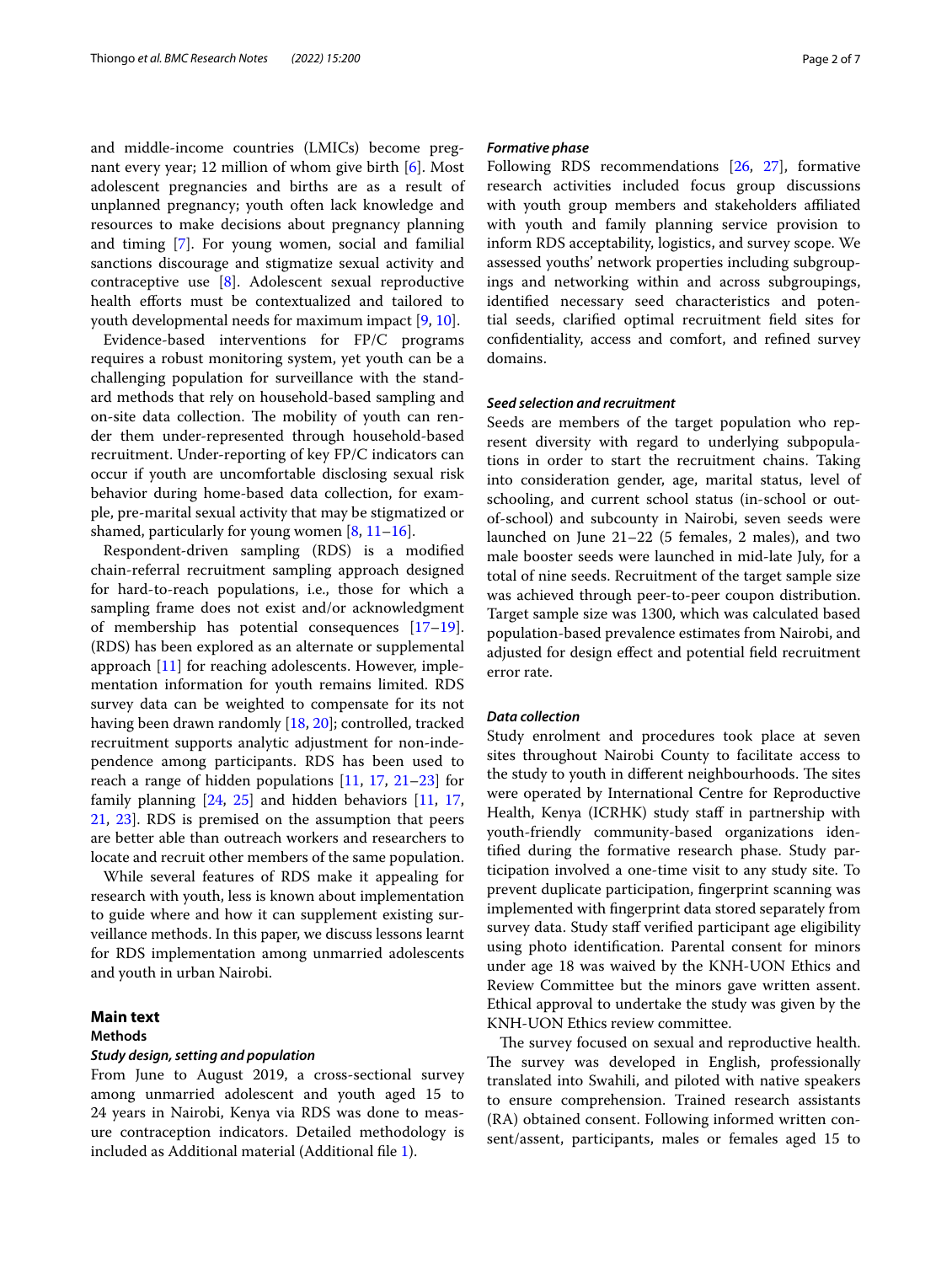24 years self-reported the size of their social network. To improve accuracy  $[26]$  $[26]$ , network size. three questions. (1) How many youth between age 15 and 24 who are unmarried and live in Nairobi do you know personally (know their names)? (2) How many of those acquaintances (unmarried youth ages 15–24) also know you? Meaning they know your name and how to reach you, and (3) How many of them have you seen or spoken to at least once in the last six months? were asked sequentially by the RA, and structured to ensure reciprocity in social ties. To maximize confdentiality and minimize bias, the survey was self-administered via a handheld tablet, which has been used to enhance accuracy in reporting on sensitive topics  $[28]$  $[28]$ . Staff assistance and/or staff administration of the questionnaire was available in cases of limited literacy, difficulty comprehending the questions, or unfamiliarity with use of a tablet. If the participant opted to self-administer the questionnaire, a member of the study staff was always present in the room to answer questions. Participants could opt to take the survey in either English or Swahili language. All interviewers were fuent in both languages.

After survey completion, the seeds and subsequent recruits were provided with up to three recruitment coupons, with a short training on coupon distribution. Participants received a primary compensation of 500KES (approximately US\$5) and US\$5 for transport reimbursement, and a secondary compensation of 300KES (approximately US\$3) per recruited eligible participant for up to three. All compensation was distributed using M-Pesa, a mobile phone-based money transfer system, so participants did not need to return to a study site to collect their secondary incentive.

#### *Controlled recruitment via coupon management*

Each coupon had an expiration date, generally 3–5 days after the validation date, after which it could not be redeemed. Coupon expiration dates were used to control recruitment pace and to end recruitment when the sample size was achieved. Coupons were identifable by sequential numbers which linked recruits to their recruiters, enabling creation of recruitment chains. Coupon data were input into electronic coupon manager forms, which were uploaded and monitored daily for duplicate coupons and missing referral linkages. All coupons included a coupon number, barcode, addresses of the study sites, study hours, site phone numbers, and a description of study eligibility criteria. To taper participant enrolment, coupon distribution was reduced to one outgoing coupon per participant on July 18 and ended on July 29 for recruitment chains originating from seeds 1–8. Coupon distribution ended on August 3 for the seed 9 recruitment chain.

# **Results**

Overall, 1674 coupons were issued, including coupons for the 9 seeds, of which 1384 (82.7%) were returned within their valid period. Of the returned valid coupons, 98.1% were deemed eligible to participate and 100% of these participants consented to be in the study. Three participants (all self-administered) were excluded for excessive missing data  $(>=20$  items), (Table [1](#page-3-0)).

Figure [1](#page-3-1) shows daily and cumulative enrolment by gender. This metrics was monitored closely to ensure enrolment remained on target. There was differential recruitment by gender in both pace and recruitment gender that resulted in more rapid female enrolment and necessitated the launch of 2 male booster seeds. About 56.0% of the female participants gave a coupon to a female recruit compared to 44.0% male participants who gave a coupon to a male recruit. As shown in Fig. [2](#page-4-1), there were two very productive seeds and one unproductive seed in week 1, although by week 8, the seven initial seeds had generated long recruitment chains.

# *Data collection challenges*

Recruiting seeds from affluent areas was challenging; the only one which was identifed was not successful in growing their network. While study compensation was provided, it may not have been sufficient to engage youth from more affluent settings, and it is possible that competing priorities and comfort with data collection facilities may have also infuenced the low participation in this segment.

Thirty-six individuals presented expired coupons, and fve individuals attempted to enroll in the study but claimed they had misplaced coupons received. These individuals were not enrolled. Although eligibility information was provided on coupons, study participants distributed coupons to a number of ineligible individuals, including 27 who presented to the study team but were not enrolled in the study due to ineligibility (9 had stayed in Nairobi less than one year, 5 were not from Nairobi county, 5 were married/had a partner, 5 were over 24 years and 3 were below 15 years). The majority of participants were able to use the tablet (54.2%), following brief training (average 3 to 5 min).

#### *The fngerprint scanner*

Misuse of coupons and multiple participation was prevented by fngerprint scanning which identifed who had already participated. Each day enrolments were synchronized for all study computers across the seven sites. There were no duplicate participants.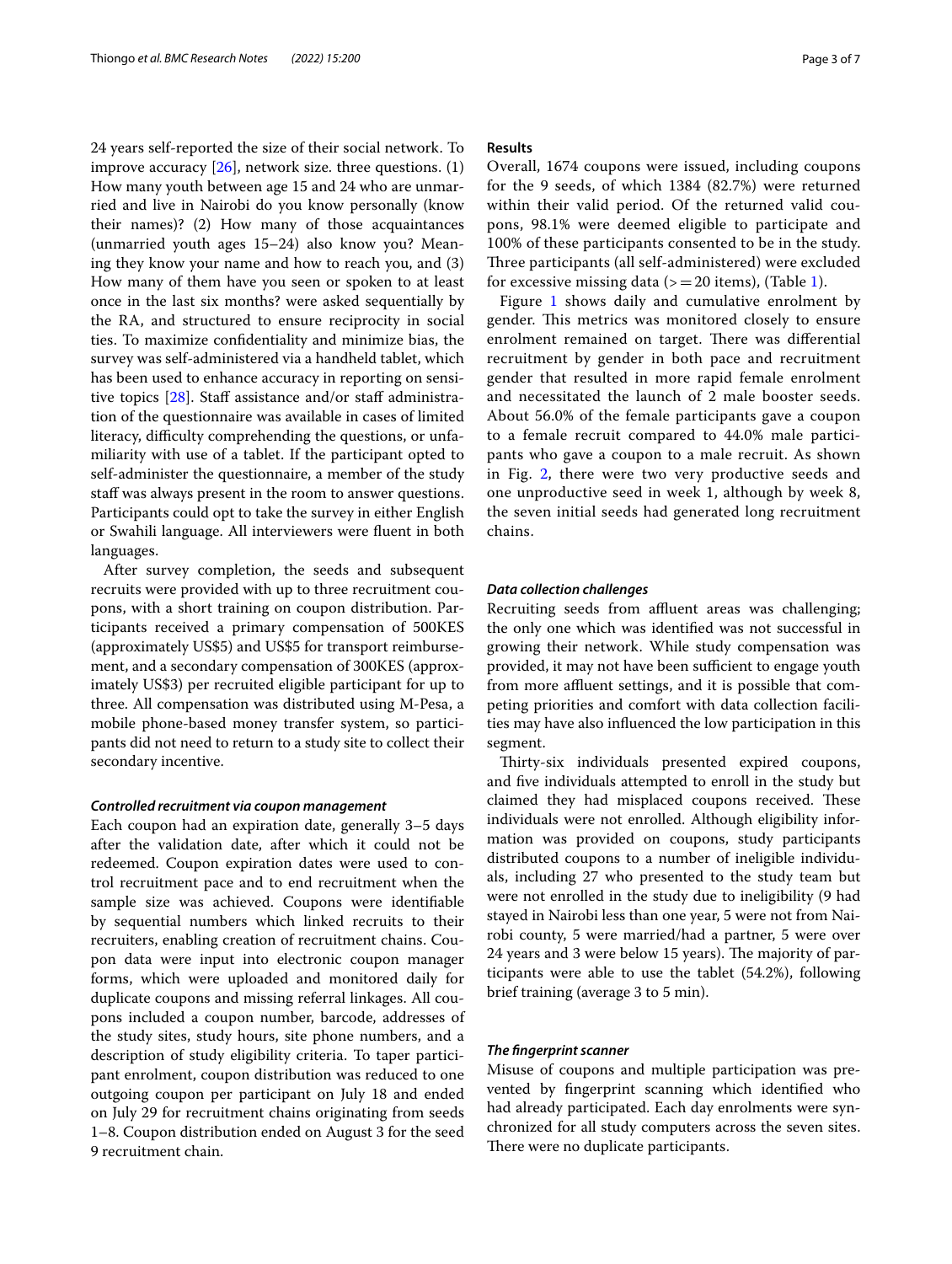<span id="page-3-0"></span>

|  | Table 1 Respondent Driven Sampling implementation parameters |  |  |  |  |
|--|--------------------------------------------------------------|--|--|--|--|
|--|--------------------------------------------------------------|--|--|--|--|

| Parameter                                                                           | <b>Number</b>                                                                 |  |
|-------------------------------------------------------------------------------------|-------------------------------------------------------------------------------|--|
| a. Total # seeds                                                                    | 9                                                                             |  |
| b. Total # coupons given                                                            | 1665                                                                          |  |
| c. Total # coupons returned outside of validationperiod (after expiration date)     | 36                                                                            |  |
| d. Total # coupons returned within validation period (sum e, f, g)                  | 1375                                                                          |  |
| e. Of returned coupons, # ineligible total                                          | 27                                                                            |  |
| # ineligible due to identified as attempted duplicate entry via fingerprint scanner | 0                                                                             |  |
| # ineligible for other reasons (age, marital status, residence)                     | 27                                                                            |  |
| f. Of returned coupons, # non-participating                                         | $\Omega$                                                                      |  |
| g. Of returned coupons, # eligible and participating                                | 1348                                                                          |  |
| h. Total number of participants including seeds (sum a and g)                       | 1357                                                                          |  |
| i. Participants providing incomplete or nonsensical data                            | 3                                                                             |  |
| j. State the threshold and number % of individuals                                  | Threshold of $=$ > 20 items<br>missed of $\sim$ 100 survey items<br>$(0.2\%)$ |  |
| k. Duplicate participants dropped                                                   | 0                                                                             |  |
| I. Lost or unsaved interviews                                                       | $\Omega$                                                                      |  |
| m. Final analytic sample (h minus I, k, and I)                                      | 1354                                                                          |  |
| n. Number of recruits by seed, mean (range)                                         | 157.8 (4-245)                                                                 |  |
| o. Number of recruitment waves, mean (range)                                        | $7.4(2-10)$                                                                   |  |



# <span id="page-3-1"></span>**Discussion**

RDS was feasible and efficient in reaching adolescents and youth in a short period of time to achieve the desired sample size rapidly. Des Jarlais et al. [[29\]](#page-5-23) concluded that compared to snowballing, RDS was quite robust even with snowballing modifcation in reaching equilibria and low homophiles for major variables suggesting no bias. Mayo-Wilson et al. [\[30](#page-6-0)] study reported that RDS facilitated identifcation of underserved young adults who may have been missed by other sampling strategies.

There are key lessons learnt. First, as has been reported in RDS implementation with other populations, the study team must remain vigilant of individuals who will attempt to beat the system to access compensation given to study participants  $[11, 21, 26]$  $[11, 21, 26]$  $[11, 21, 26]$  $[11, 21, 26]$  $[11, 21, 26]$  $[11, 21, 26]$ . Though the amount for compensation was considered minimal, some may still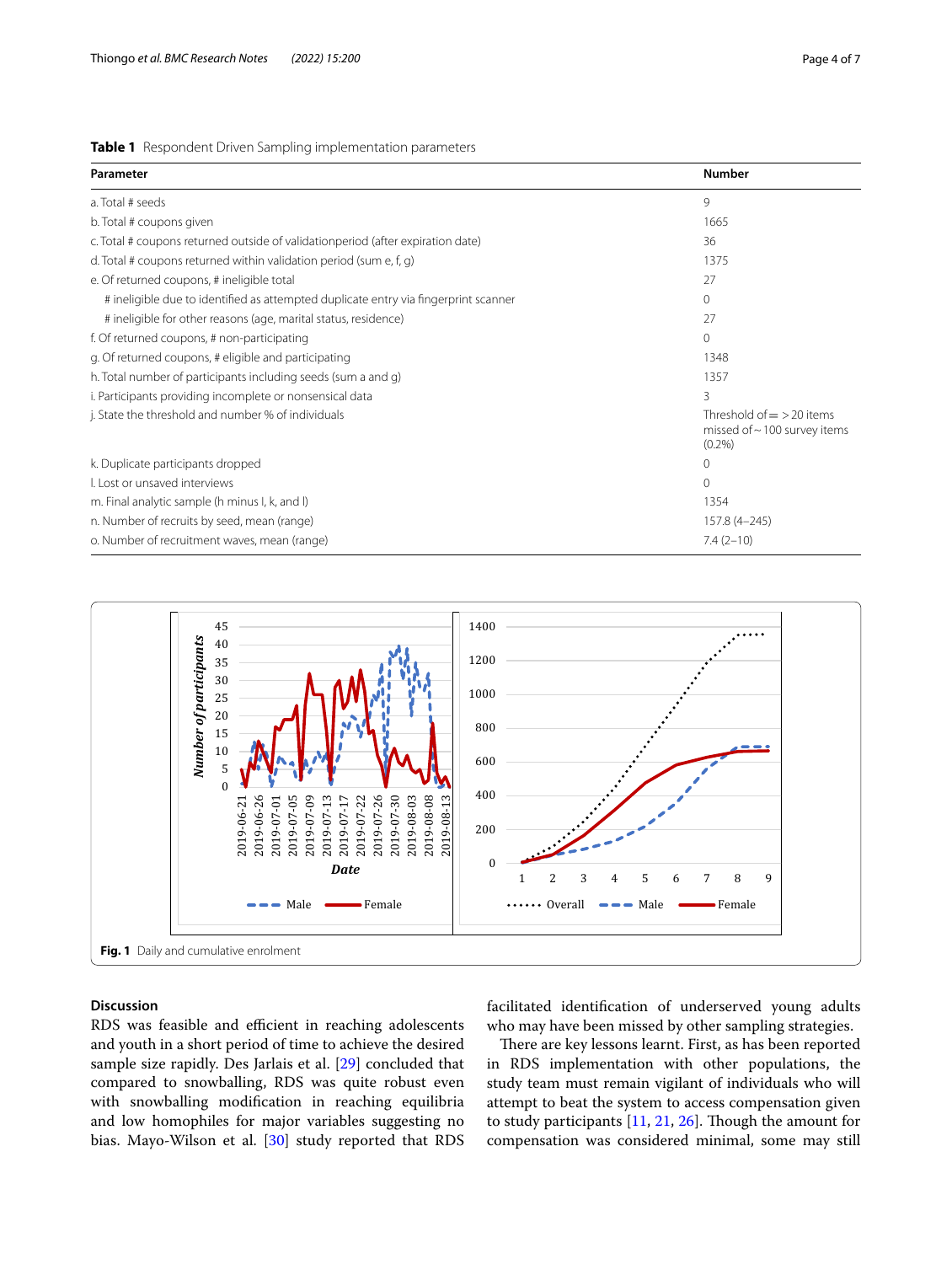

<span id="page-4-1"></span>consider it worth attempting to obtain; these individuals have been described as "hustlers and entrepreneurs" [\[11](#page-5-10)]. Training the research team to detect and respond frmly to attempted ineligible enrollments is essential. This must be done in a way that does not undermine trust with the underlying community nor the approachability of the study team. Use of the fngerprint scanner was efective in deterring attempts.

Second, recruitment must be monitored closely to ensure desired gender mix and sample size are achieved. Diferential recruitment has been reported in other studies using RDS [[11\]](#page-5-10). Overrepresentation of particular gender or segment of the target population could lead to biased results  $[11, 21]$  $[11, 21]$  $[11, 21]$  $[11, 21]$ . To mitigate this challenge, researchers may want to consider gender stratifcation of coupons. In addition, too many valid coupons with potential participants can be a staffing and study nightmare  $[21]$  $[21]$ . The goodwill of the community may be lost, which may impact negatively the study results dissemination and implementation of the fndings. Implementation of study fndings require community support [\[31](#page-6-1)]. It is therefore important that coupon management is done in such a manner to ensure the study maintains traction with the community.

# **Conclusions**

We have demonstrated the feasibility and efficiency of using RDS to reach adolescent and youth. Despite the efficiency and feasibility of RDS for research with youth, several methodology features should be considered. The controlled recruitment, option to weight results, and analytic adjustment for non-independence of participants offer analytic strength and rigor, however these methods may not fully mitigate bias, such as overrepresentation of certain segments of the

population. The efficiency of this method is likely most pronounced in urban settings. As alternate research methodologies evolve to capture youth voices as part of the broader attempts to address inequities and inequalities [[32](#page-6-2)] in relation to SRH, RDS is one feasible option.

# **Limitations**

This study reports on RDS implementation parameters in urban Nairobi, Kenya. Results are likely most generalizable to large urban areas with high concentrations of unmarried youth and established relationships with the youth network that can support formative research as well as recruitment sites.

#### **Abbreviations**

*CAPI*: Computer Assisted Personal Interview; *PMA2020*: Performance, Monitoring and Accountability 2020; *RDS*: Respondent-Driven Sampling; *SRH*: Sexual and reproductive health; *YRDS*: Youth Respondent Driven Sampling; *FP*/*C*: Family Planning/Counselling; *MWRA*: Married Women of Reproductive Age; *UI*: Uncertainty interval; *LMIC*: Low-Income and Middle-Income Countries.

# **Supplementary Information**

The online version contains supplementary material available at [https://doi.](https://doi.org/10.1186/s13104-022-06038-8) [org/10.1186/s13104-022-06038-8](https://doi.org/10.1186/s13104-022-06038-8).

<span id="page-4-0"></span>**Additional fle 1:** Performance Monitoring and Accountability Agile Youth Respondent-Driven Sample Survey (YRDSS**)**

#### **Acknowledgements**

The authors would like to acknowledge the PMA Agile team at ICRHK and John Hopkins Bloomberg School of Public Health for supporting the implementation of this study.

#### **Author contributions**

MT, PG, MD involved in the conception of the research idea and data analysis; (PG, PM, MT, PK, MW, MB, MD, SR, and PA) interpreted the results and drafted the manuscript. All authors revised the fnal manuscript. All authors read and approved the fnal manuscript.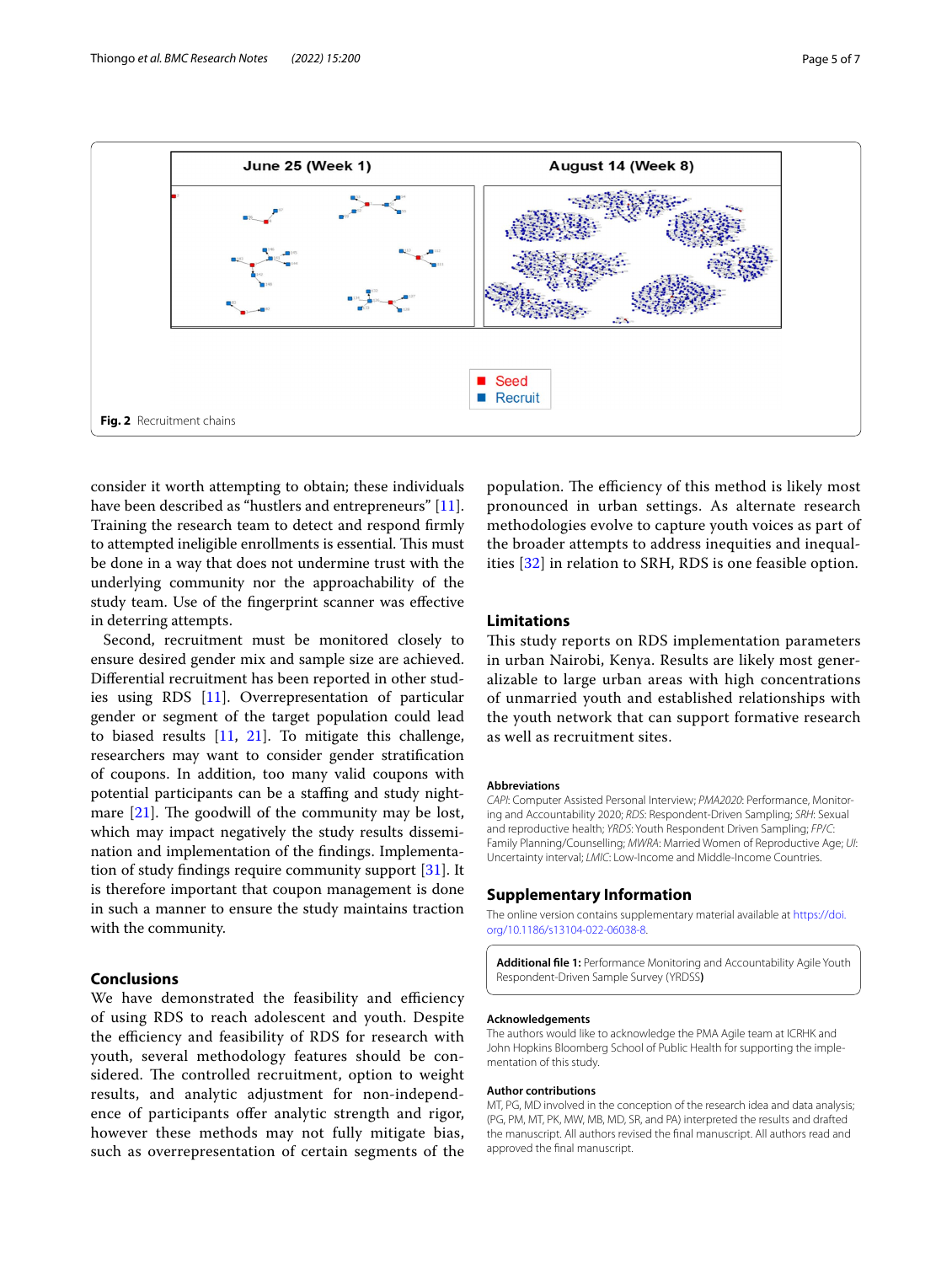#### **Funding**

This work was supported by Bill & Melinda Gates Foundation grant number OPP1163880. The funding body had no role in the design of the study, data collection, analysis, and interpretation of data and in writing the manuscript.

#### **Availability of data and materials**

Youth respondent-driven sampling survey data are accessible on request through the project email address (kenya.agile.data@pma2020.org). However, data used for this analysis can be made available by the research team to researchers who meet the criteria for access to data.

# **Declarations**

#### **Ethics approval and consent to participate**

The protocol was reviewed and approved by the Johns Hopkins Bloomberg School of Public Health Institutional Review Board and Kenyatta National Hospital-University of Nairobi Ethics Research Committee (REF: KNH-ERC/A/182). Interviews were conducted after informed written consent/assent was obtained. Waiver of parental/guardian was obtained for minors.

#### **Consent for publication**

Not applicable.

#### **Competing interests**

The authors declare that they have no competing interests.

#### **Author details**

<sup>1</sup> International Centre for Reproductive Health, Mombasa, Kenya. <sup>2</sup>Technical University of Mombasa, Mombasa, Kenya. <sup>3</sup> Department of Public Health and Primary Care, Faculty of Medicine and Health Sciences, Ghent University, Ghent, Belgium. <sup>4</sup> School of Public Health, College of Health Sciences, Moi University, Eldoret, Kenya. <sup>5</sup> Department of Population, Family and Reproductive Health, Johns Hopkins Bloomberg School of Public Health, Baltimore, MD, USA. <sup>6</sup>Present Address: P.O. Box, Nairobi 2631-00202, Kenya.

# Received: 22 October 2021 Accepted: 12 April 2022 Published online: 07 June 2022

#### **References**

- <span id="page-5-0"></span>1. Kantorová V, Wheldon MC, Ueffing P, Dasgupta ANZ. Estimating progress towards meeting women's contraceptive needs in 185 countries: a Bayesian hierarchical modelling study. PLoS Med. 2020;17(2):e1003026.
- <span id="page-5-1"></span>2. Izugbara CO, Wekesah FM, Tilahun T, Amo-Adjei J, Tsala Dimbuene ZT. Family Planning in East Africa: Trends and Dynamics. African Population and Health Research Center (APHRC), Nairobi, Kenya, 2018. [https://](https://aphrc.org/wp-content/uploads/2019/07/Family-Planning-in-East-Africa-Report_January-2018.pdf) [aphrc.org/wp-content/uploads/2019/07/Family-Planning-in-East-Africa-](https://aphrc.org/wp-content/uploads/2019/07/Family-Planning-in-East-Africa-Report_January-2018.pdf)[Report\\_January-2018.pdf](https://aphrc.org/wp-content/uploads/2019/07/Family-Planning-in-East-Africa-Report_January-2018.pdf). Accessed Oct 2021.
- <span id="page-5-2"></span>3. Kenya National Bureau of Statistics (KNBS). 2015. Kenya demographic and health survey 2014. Chapter 9. Calverton, Maryland: KNBS and ICF Macro.
- <span id="page-5-3"></span>4. PMA2020. PMA Kenya Phase 1 SOI Narrative | PMA Data [Internet]. 2020. <https://www.pmadata.org/pma-kenya-phase-1-soi-narrative>. Accessed Oct 2021.
- <span id="page-5-4"></span>5. Gile KJ, Handcock MS. Network model-assisted inference from respondent-driven sampling data. J R Stat Soc Ser A Stat Soc. 2015;178(3):619–39.
- <span id="page-5-5"></span>6. WHO. Adolescent pregnancy. 2020. [https://www.who.int/news-room/](https://www.who.int/news-room/fact-sheets/detail/adolescent-pregnancy) [fact-sheets/detail/adolescent-pregnancy.](https://www.who.int/news-room/fact-sheets/detail/adolescent-pregnancy) Accessed Oct 2021.
- <span id="page-5-6"></span>7. de Vargas Nunes Coll C, Ewerling F, Hellwig F, de Barros AJD. Contraception in adolescence: the infuence of parity and marital status on contraceptive use in 73 low-and middle-income countries. Reprod Health. 2019;16(1):21.
- <span id="page-5-7"></span>8. Karp C, Wood SN, Galadanci H, Sebina Kibira SP, Makumbi F, Omoluabi E, et al. "I am the master key that opens and locks": presentation and application of a conceptual framework for women's and girls' empowerment in reproductive health. Soc Sci Med. 2020;258:113086.
- <span id="page-5-8"></span>9. Bearinger LH, Sieving RE, Ferguson J, Sharma V. Global perspectives on the sexual and reproductive health of adolescents: patterns, prevention, and potential. Lancet. 2007;369(9568):1220–31.
- <span id="page-5-9"></span>10. Chandra-Mouli V, Ferguson BJ, Plesons M, Paul M, Chalasani S, Amin A, et al. The political, research, programmatic and social responses to adolescent sexual and reproductive health and rights in the 25 years since the international conference on population and development. J Adolesc Health. 2019;65(6S):S16–40.
- <span id="page-5-10"></span>11. Decker MR, Marshall BD, Emerson M, Kalamar A, Covarrubias L, Astone N, et al. Respondent-driven sampling for an adolescent health study in vulnerable urban settings: a multi-country study. J Adolesc Health. 2014;55(6 Suppl):S6–12.
- 12. Gans JE, Brindis CD. Choice of research setting in understanding adolescent health problems. J Adolesc Health. 1995;17(5):306–13. [https://doi.](https://doi.org/10.1016/1054-139x(95)00182-r) [org/10.1016/1054-139x\(95\)00182-r](https://doi.org/10.1016/1054-139x(95)00182-r).
- 13. Guthold R, Moller AB, Azzopardi P, Ba MG, Fagan L, Baltag V, Say L, Banerjee A, Diaz T. The Global Action for Measurement of Adolescent health (GAMA) initiative-rethinking adolescent metrics. J Adolesc Health. 2019;64(6):697–9. [https://doi.org/10.1016/j.jadohealth.2019.03.008.](https://doi.org/10.1016/j.jadohealth.2019.03.008)
- 14. Munea AM, Alene GD, Debelew GT, Sibhat KA. Socio-cultural context of adolescent sexuality and youth friendly service intervention in West Gojjam Zone, Northwest Ethiopia: a qualitative study. BMC Public Health. 2022;22(1):281. <https://doi.org/10.1186/s12889-022-12699-8>.
- 15. Patton GC, Coffey C, Cappa C, Currie D, Riley L, Gore F, Degenhardt L, Richardson D, Astone N, Sangowawa AO, Mokdad A, Ferguson J. Health of the world's adolescents: a synthesis of internationally comparable data. Lancet. 2012;379(9826):1665–75. [https://doi.org/10.1016/S0140-6736\(12\)](https://doi.org/10.1016/S0140-6736(12)60203-7) [60203-7.](https://doi.org/10.1016/S0140-6736(12)60203-7)
- <span id="page-5-11"></span>16. Coffey C, Veit F, Wolfe R, Cini E, Patton GC. Mortality in young offenders: retrospective cohort study. BMJ. 2003;326(7398):1064. [https://doi.org/10.](https://doi.org/10.1136/bmj.326.7398.1064.) [1136/bmj.326.7398.1064.](https://doi.org/10.1136/bmj.326.7398.1064.)
- <span id="page-5-12"></span>17. Gile KJ, Handcock MS. Respondent-driven sampling: an assessment of current methodology. Sociol Methodol. 2010;40(1):285.
- <span id="page-5-14"></span>18. Raymond HF, Chen YH, McFarland W. "Starfsh Sampling": a novel, hybrid approach to recruiting hidden populations. J Urban Heal. 2019;96(1):55.
- <span id="page-5-13"></span>19. Sudman S, Sirken MG, Cowan CD. Sampling rare and elusive populations. Science. 1988;240(4855):991–6.
- <span id="page-5-15"></span>20. Heckathorn DD. Respondent-driven sampling II: deriving valid population estimates from chain-referral samples of hidden populations. Soc Probl. 2002;49(1):11.
- <span id="page-5-16"></span>21. Badowski G, Somera LP, Simsiman B, Lee HR, Cassel K, Yamanaka A, et al. The efficacy of respondent-driven sampling for the health assessment of minority populations. Cancer Epidemiol. 2017;50(Pt B):214–20.
- 22. Liu C, Lu X. Analyzing hidden populations online: topic, emotion, and social network of HIV-related users in the largest Chinese online community. BMC Med Inform Decis Mak. 2018;18(1):2.
- <span id="page-5-17"></span>23. Okal J, Raymond HF, Tun W, Musyoki H, Dadabhai S, Broz D, et al. Lessons learned from respondent-driven sampling recruitment in Nairobi: experiences from the feld. BMC Res Notes. 2016;9:158.
- <span id="page-5-18"></span>24. Bowring AL, Ampt FH, Schwartz S, Stoové MA, Luchters S, Baral S, et al. HIV pre-exposure prophylaxis for female sex workers: ensuring women's family planning needs are not left behind. J Int AIDS Soc. 2020;23(2):e25442.
- <span id="page-5-19"></span>25. Yimer AS, Modiba LM. Modern contraceptive methods knowledge and practice among blind and deaf women in Ethiopia .A cross-sectional survey. BMC Womens Health. 2019;19(1):151.
- <span id="page-5-20"></span>26. Johnston LG, Malekinejad M, Kendall C, Iuppa IM, Rutherford GW. Implementation challenges to using respondent-driven sampling methodology for HIV biological and behavioral surveillance: feld experiences in international settings. AIDS Behav. 2008;12(4 Suppl):S131–41.
- <span id="page-5-21"></span>27. Johnston LG, McLaughlin KR, El Rhilani H, Latif A, Toufk A, Bennani A, et al. Estimating the size of hidden populations using respondentdriven sampling data: case examples from Morocco. Epidemiology. 2015;26(6):846–52.
- <span id="page-5-22"></span>28. Mathieson A, Grande G, Luker K. Strategies, facilitators and barriers to implementation of evidence-based practice in community nursing: a systematic mixed-studies review and qualitative synthesis. Prim Health Care Res Dev. 2019;20:e6.
- <span id="page-5-23"></span>29. Des Jarlais DC, Arasteh K, Huong DT, Oanh KTH, Feelemyer JP, Khue PM, Giang HT, Thanh NTT, Vinh VH, Le SM, Vallo R, Quillet C, Rapoud D, Michel L, Laureillard D, Moles JP, Nagot N, DRIVE Study Team. Using large-scale respondent driven sampling to monitor the end of an HIV epidemic among persons who inject drugs in Hai Phong, Viet Nam. PLoS ONE. 2021;16(11):e0259983. <https://doi.org/10.1371/journal.pone.0259983>.